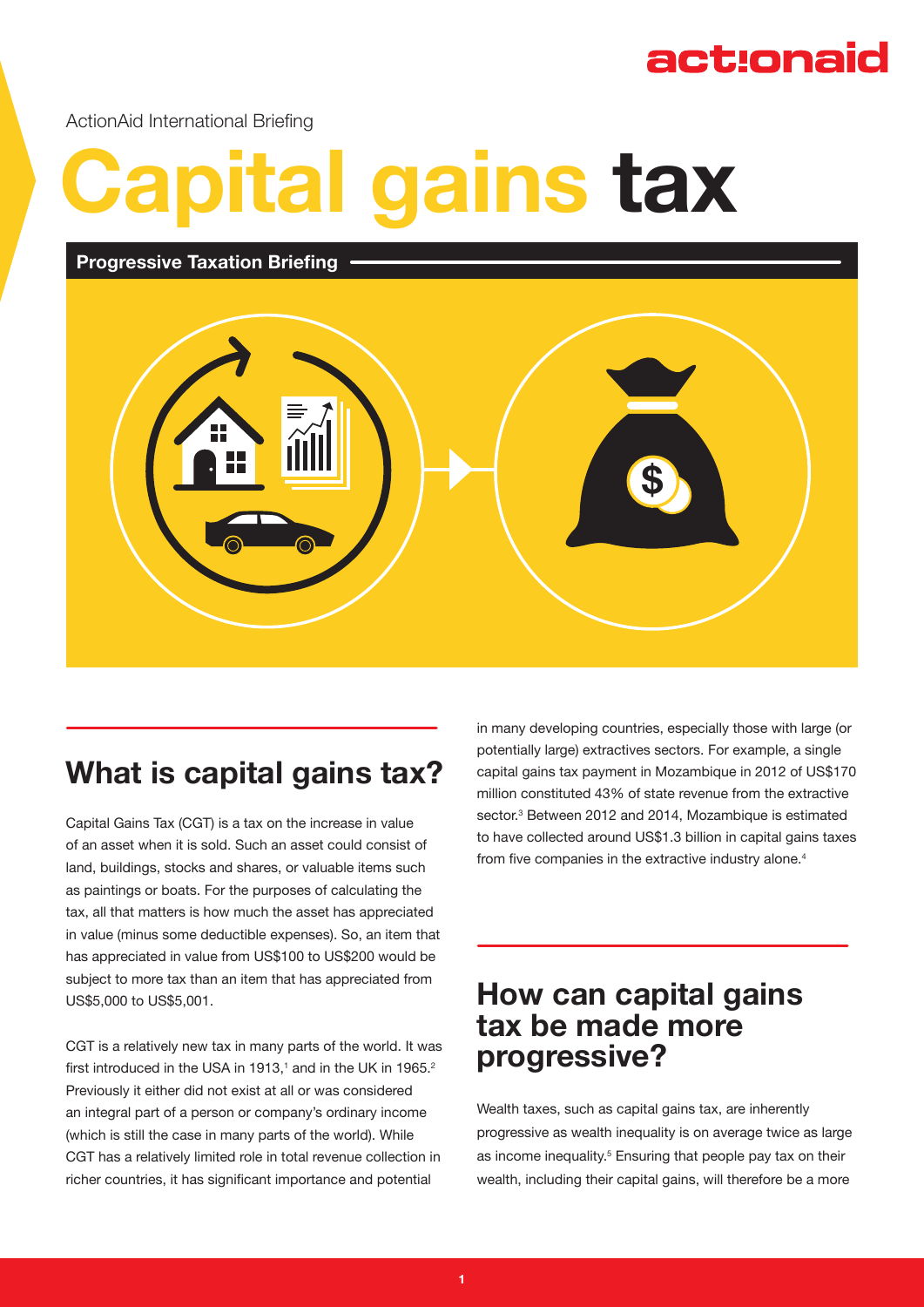progressive measure than making sure they pay tax on their income. CGT rates should be identical or similar to income tax rates (personal and corporate) to avoid taxpayers trying to convert their gains to income or vice versa.

When designing a capital gains tax, it is key for countries to ensure that non-residents are covered by the CGT requirement. This should be written into law, but it should also be ensured by not giving away any capital gains taxing rights in tax treaties with other countries.

In 2013, ActionAid exposed how tax treaties can be exploited to avoid paying capital gains tax when it published a document from the global accountancy firm Deloitte in which the firm advised clients that they could avoid paying capital gains tax in Mozambique by investing through Mauritius, based on the tax treaty between Mauritius and Mozambique.<sup>6</sup> Mauritius was also a part of the Heritage Oil and Gas Limited Company's strategy to avoid paying capital gains tax in Uganda. The company was originally domiciled in Bahamas but changed its domicile to Mauritius as Mauritius had a tax treaty with Uganda which would stop Uganda from being able to charge them US\$404 million in capital gains tax.7 Following a lengthy legal process, Uganda was finally able to collect the tax, but the company's behaviour illustrated how companies often see tax treaties as a way of avoiding capital gains liabilities.

Further research published by ActionAid in 2016 showed that 49% of the tax treaties in force left lower-income countries exposed to relatively simple tax planning techniques used to avoid capital gains tax on land, buildings and infrastructure. In addition, more than 70% of tax treaties with lower-income countries prohibited those countries from taxing gains made by foreign corporations when selling shares in local corporations.<sup>8</sup>

Governments should ensure that individuals and companies cannot avoid capital gains tax through the way they own their assets, such as through a trust or company, or registered in a foreign country.

Taxing capital gains as part of a person or company's ordinary income is usually progressive. In effect, it would guarantee that capital gains are taxed at least at the same levels as income, while if a person or company has very

large capital gains, that income might push their overall income into a higher tax band, meaning that the capital gains would be taxed at a higher rate than their other income.

Introducing a threshold or annual allowance under which taxpayers are not liable for capital gains tax can make a tax system more progressive. While taxing capital appreciation is generally progressive, exempting smaller gains from capital gains tax can encourage poorer segments of society to save and invest. The threshold or annual allowance should be low enough to ensure that it doesn't significantly lower the capital gain liabilities of wealthier taxpayers.

#### **Examples of good and bad uses of capital gains tax**

In **Brazil**, a 15% CGT is applied to assets such as shares and derivatives held for longer than one day.<sup>9</sup> For very large capital gains, the rate gets progressively higher with 22.5% being the top rate. There are some exemptions though. CGT does not apply to dividends, and individuals are exempt if they sell assets worth less than 20,000 Brazilian reais (c. US\$4,000-5,000 using mid-2018 exchange rates) in any individual month. The threshold for paying CGT can be seen as progressive, as the tax then targets wealthier segments of society more.

In **India**, CGT is 10% on long-term capital gains and 15% on short-term gains. It is not charged on inheritance, but it is applicable if and when the person who has inherited an asset sells it.10 Meanwhile, **Zimbabwe** charges a healthy 20% CGT with limited exceptions,11 and **Sierra Leone** 30%.<sup>12</sup>

In other places such as **Ecuador**, <sup>13</sup> **Senegal**14 and **Uganda**15, capital gains are considered part of the ordinary personal income and taxed accordingly. The advantage of this is that capital gains is effectively added 'on top' of a person's ordinary income and is therefore taxed at the same rate as the ordinary income of that person (or at a higher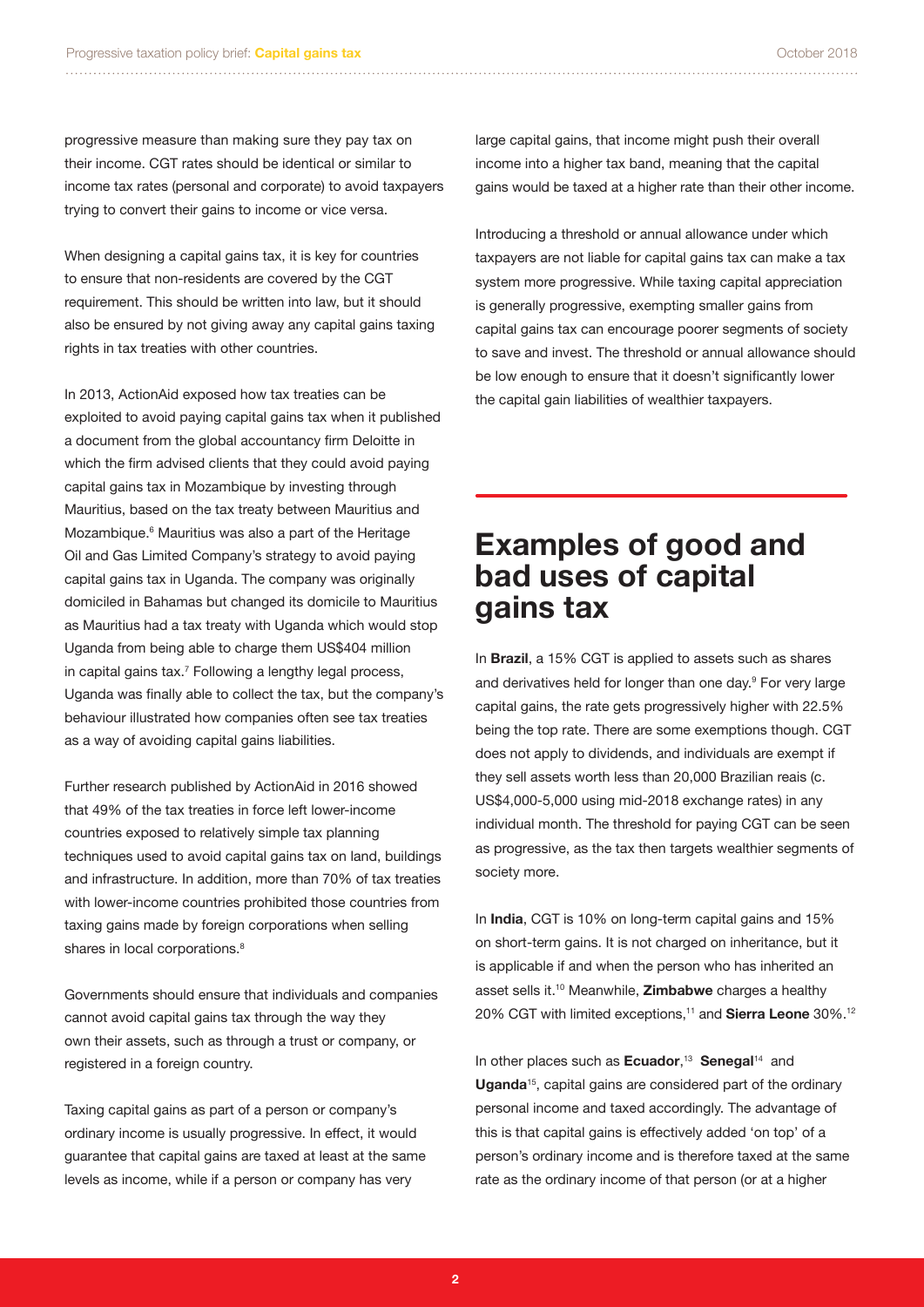rate). As wealth inequality is greater than income inequality, taxing capital gains in the same way as ordinary income can be considered progressive.

In many developing and emerging economies there is however no or low CGT. In **Malaysia**, there is no CGT on non-property assets.<sup>16</sup> In **Kenya**, CGT was not charged between the mid-1980s and 2015, when a 5% CGT was

introduced.17 It applies to land and buildings as well as securities.<sup>18</sup> Other countries have significant exemptions, such as Nigeria where there is a general 10% CGT, but stocks and shares are exempt in an attempt to encourage trading on the Nigerian stock exchange.<sup>19</sup> Maintaining no or low CGT rates, or providing extensive exemptions, constitutes a missed opportunity to tax the appreciation of wealth, and such tax regimes are by their very nature **regressive**.

## **Recommendations**

#### **Governments should:**

- *• Ensure that capital gains are taxed at a meaningful rate, as the tax is progressive by nature.*
- *• Review their tax treaty networks to ensure that none of the treaties limit their ability to charge capital gains on nonresidents who have realized those gains in their country.*
- *• Ensure that any exemptions to capital gains taxes have a clear social objective, are progressive in nature and have limited impacts on overall revenue collection.*
- *• Introduce a threshold for when capital gains should be paid, or introduce limited annual allowances, to encourage saving and investments in poorer segments of society.*
- *• CGT rates should ideally be similar to income tax rates, but another option is to treat capital gains as part of a person or company's ordinary income to ensure that it is taxed at the same or a higher rate as earned income.*

**This is one of a series of briefings on Progressive Taxation published by ActionAid International in October 2018. You can find them at www.actionaid.org/taxpower**

#### **Endnotes**

- 1. http://research.urban.org/publications/1000519.html
- 2. https://researchbriefings.parliament.uk/ResearchBriefing/Summary/SN00860
- 3. https://eiti.org/news/mozambiques-revenue-boosted-by-capital-gains-tax
- 4. http://www.miningweekly.com/article/mozambique-expects-capital-gains-tax-on-mining-transactions-2014-04-04
- 5. https://www.cgdev.org/blog/equity-friendly-property-tax-time-developing-countries-invest
- 6. https://www.actionaid.org.uk/sites/default/files/publications/deloitte\_in\_africa\_1.pdf
- 7. https://panamapapers.investigativecenters.org/uganda/
- 8. https://www.actionaid.org.uk/sites/default/files/actionaid\_uk\_mistreated\_briefing.pdf
- 9. https://home.kpmg.com/xx/en/home/insights/2015/03/tnf-brazil-new-tax-rates-for-capital-gains.html
- 10. https://cleartax.in/s/capital-gains-income
- 11. http://www.zimra.co.zw/index.php?option=com\_content&view=article&id=76&Itemid=32
- 12. http://nra.gov.sl/businesses-and-organisations/capital-gains-tax
- 13. https://www2.deloitte.com/content/dam/Deloitte/global/Documents/Tax/dttl-tax-ecuadorhighlights-2018.pdf?nc=1
- 14. https://www.lloydsbanktrade.com/en/market-potential/senegal/taxes
- 15. http://lawdadi.com/income-tax/uganda-income-tax-rate-2017-2018-individual-corporate-capital-gain-resident-non-resident-tax-rates-slabs-17-18.html
- 16. https://www2.deloitte.com/content/dam/Deloitte/cn/Documents/international-business-support/deloitte-cn-ibs-malaysia-int-tax-en-2017.pdf
- 17. https://www2.deloitte.com/content/dam/Deloitte/global/Documents/Tax/dttl-tax-kenyahighlights-2018.pdf?nc=1
- 18. http://www.kra.go.ke/notices/pdf2014/Capital-Gains-Tax-Guidelines.pdf
- 19. https://www.nordeatrade.com/en/explore-new-market/nigeria/taxes